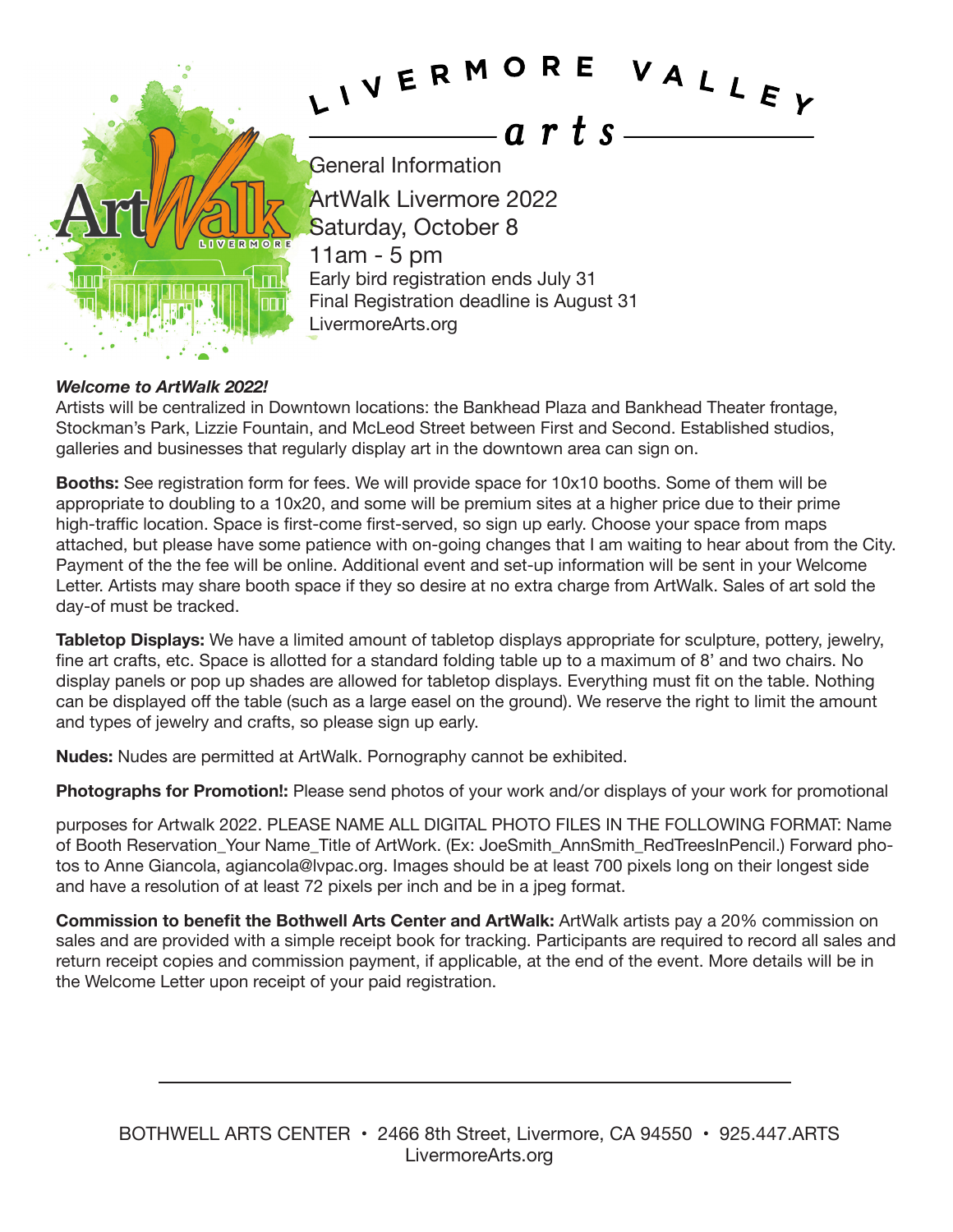**Display Panels for Hanging ArtWork:** NUMBERS ARE LIMITED; if you need panels we suggest that you sign up as early as possible.

**Postcards:** You may pick up a stack of postcards to distribute from Bothwell Arts Center, 2466 8th St, Livermore or Way Up Art & Frame at 2nd & M Streets in Livermore. The pickup date will be announced in the Welcome Letter—Generally we have them there and ready for pick up 4 weeks before the event.

**E-mails:** E-mail addresses are important to help us distribute information and keep costs low. Please check your e-mail during ArtWalk season.

**Groups & Clubs:** In the interests of simplifying the event, groups may share a booth without registering individually.

**Sales Tax, Licenses and Permits:** You can obtain a California Sales Tax License through the Board of Equalization at http:// www.boe.ca.gov/info/reg.htm or obtain a temporary sales license for the date of ArtWalk and up to 30 days afterwards, when many sales may happen. The temporary license takes the least amount of time in processing. We do not collect the Sales Tax for you. Also, the City of Livermore requires that those selling goods within the city limits obtain appropriate business license permits, however, you will be exhibiting under a blanket ArtWalk business license which we acquire so you will be covered for the City requirement. If you do have your own, we suggest you still bring your copy.

**Media Releases:** If you wish to be included in press materials, please forward a sharp, clean photo of your artwork or of you working on your art (often favored by media) to agiancola@lvpac.org. We send releases to the media, however, please note that publication is at their discretion. We often have media asking for photographs beginning as early as July. An early response is suggested.

Social media can be a great and inexpensive marketing tool. Help promote ArtWalk by sharing on Facebook, Instagram and other social media that you use. **Like us on Facebook! Bothwell Arts Center.**

Late Registrations: We may have some limited space available to latecomers. It does cost us extra time during the precious last month before the event, so we have to charge extra for it.

We rely on volunteers, sponsors and in-kind donations. If you or someone you know would enjoy helping with this event, please let us know. Thank you!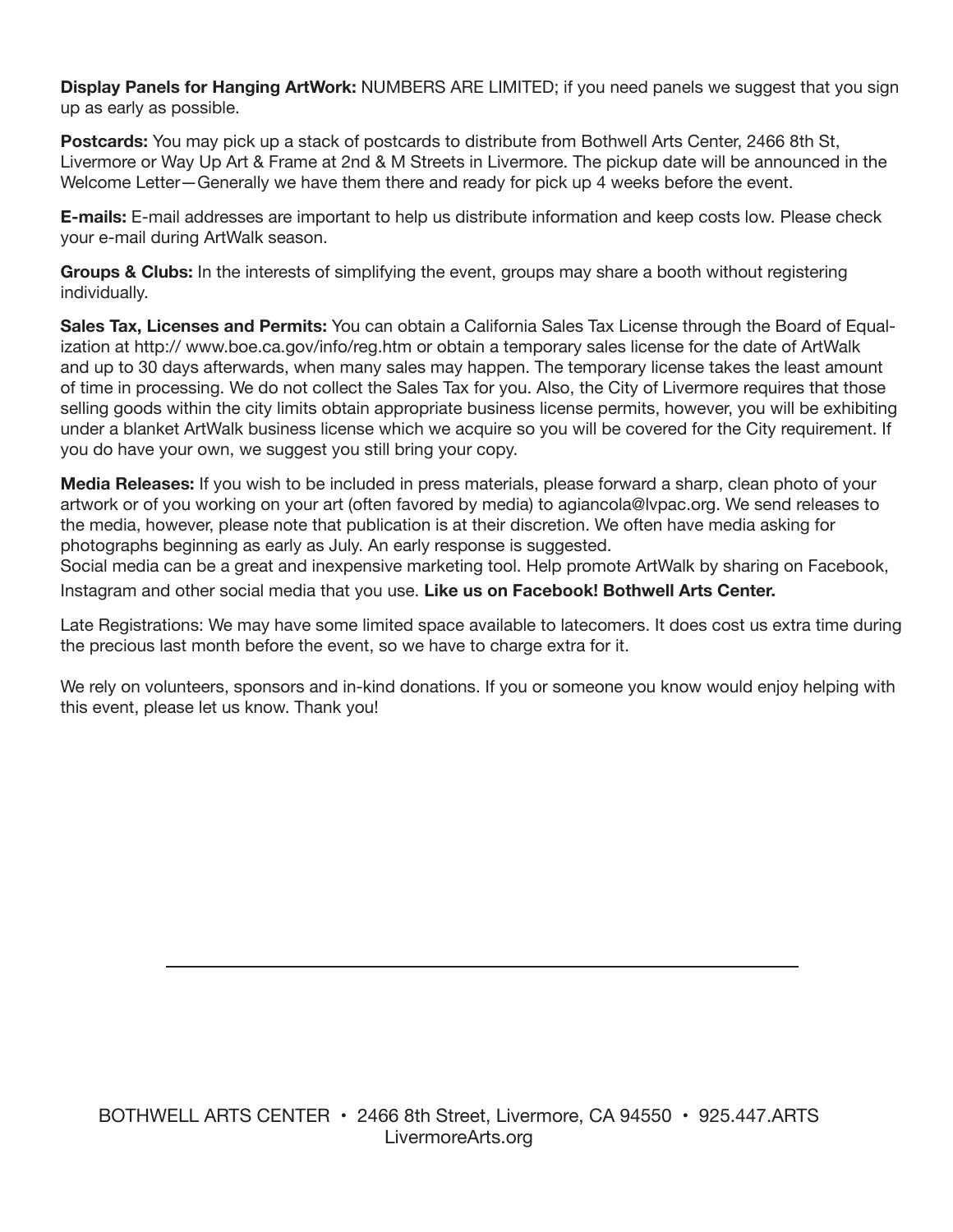

| <b>ArtWalk 2021 Artist Registration Form</b>  |                                                                                                                                                                                                                                                                                                                                                                                                                                                                                                                                                                                                                                                                                                                                                                     |  |  |
|-----------------------------------------------|---------------------------------------------------------------------------------------------------------------------------------------------------------------------------------------------------------------------------------------------------------------------------------------------------------------------------------------------------------------------------------------------------------------------------------------------------------------------------------------------------------------------------------------------------------------------------------------------------------------------------------------------------------------------------------------------------------------------------------------------------------------------|--|--|
|                                               |                                                                                                                                                                                                                                                                                                                                                                                                                                                                                                                                                                                                                                                                                                                                                                     |  |  |
|                                               | Booth Name for Map Listing (if Different from Artist Name): [2000] [2000] [2000] [3000] [3000] [3000] [3000] [                                                                                                                                                                                                                                                                                                                                                                                                                                                                                                                                                                                                                                                      |  |  |
|                                               |                                                                                                                                                                                                                                                                                                                                                                                                                                                                                                                                                                                                                                                                                                                                                                     |  |  |
|                                               |                                                                                                                                                                                                                                                                                                                                                                                                                                                                                                                                                                                                                                                                                                                                                                     |  |  |
|                                               |                                                                                                                                                                                                                                                                                                                                                                                                                                                                                                                                                                                                                                                                                                                                                                     |  |  |
| Table Letter: X.                              | Booth Space Request. See MAPS(10x10 space-you supply canopy, tables, chairs, display equipment). Please list<br>your top 4 preferences, making sure to include the location and the booth number, i.e., #1 Location: Bankhead Booth<br>No.: X. Please make sure to include the "P" if it is a premium site and remember to add in the additional fee below.<br>For a double booth space (10x20), please list both booth numbers on the same line.<br>Table Display (You supply up to 8' table and chairs. We suggest an umbrella,but no display stands or canopy). Please<br>list your top 4 preferences, making sure to include the location and the booth number, i.e., #1 Location: Bankhead,<br>Call Bothwell at 925-447-2787 for help on location preferences. |  |  |
|                                               |                                                                                                                                                                                                                                                                                                                                                                                                                                                                                                                                                                                                                                                                                                                                                                     |  |  |
|                                               |                                                                                                                                                                                                                                                                                                                                                                                                                                                                                                                                                                                                                                                                                                                                                                     |  |  |
|                                               | Artwork: Primary Medium & Description of Work (this helps us with the website, media releases, posters, etc.)                                                                                                                                                                                                                                                                                                                                                                                                                                                                                                                                                                                                                                                       |  |  |
|                                               | Display Panels: We have a limited amount of display panels, so we suggest that you reserve as early as possible. We<br>generally cannot supply booths with more than 3 to 4 panels each. \$10 for first panel and \$5 for additional panels. You<br>will need to carry the panels from our drop-off point to your booth space. We will have limited assistance available. Do<br>you Request to Rent our Display Panels? YES II NO II                                                                                                                                                                                                                                                                                                                                |  |  |
|                                               | How many would you like, if available? _____________________________(Panels are not allowed at Table Displays.)                                                                                                                                                                                                                                                                                                                                                                                                                                                                                                                                                                                                                                                     |  |  |
|                                               | Postcards, Posters will be available. We would appreciate your help is distrubuting them to your networks!                                                                                                                                                                                                                                                                                                                                                                                                                                                                                                                                                                                                                                                          |  |  |
| Booth Listings for Website and Maps:          |                                                                                                                                                                                                                                                                                                                                                                                                                                                                                                                                                                                                                                                                                                                                                                     |  |  |
| I I will be exhibiting in my booth by myself. |                                                                                                                                                                                                                                                                                                                                                                                                                                                                                                                                                                                                                                                                                                                                                                     |  |  |
|                                               |                                                                                                                                                                                                                                                                                                                                                                                                                                                                                                                                                                                                                                                                                                                                                                     |  |  |
|                                               |                                                                                                                                                                                                                                                                                                                                                                                                                                                                                                                                                                                                                                                                                                                                                                     |  |  |